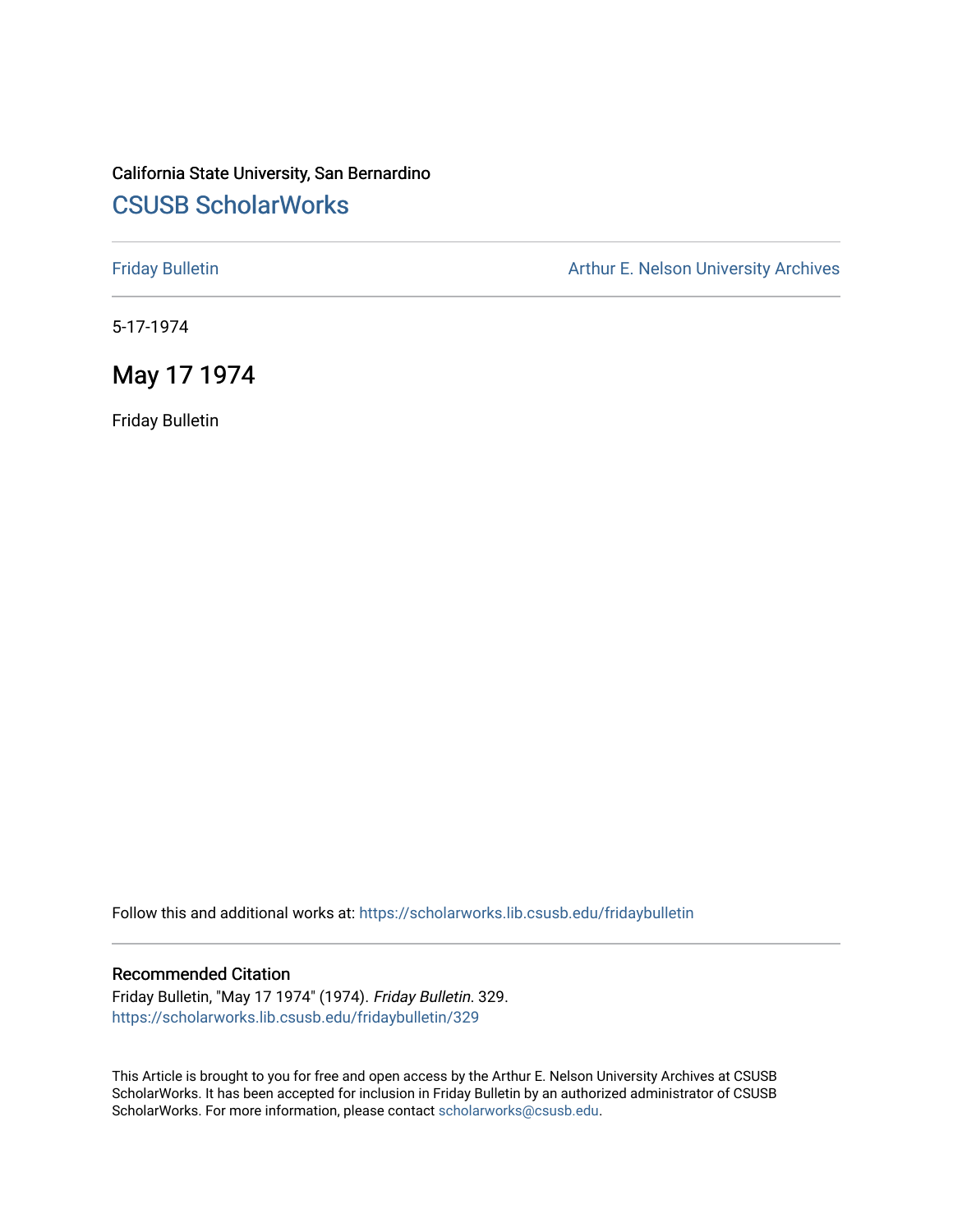## **CALIFORNIA STATE COLLEGE, SAN BERNARDINO**

## **The BULLETIN** May 17, 1974

CSCSB RATES HIGH IN STUDENT RETENTION SURVEY COVERING 1970-73

**1:1:1:**<br>Eilen

Many happy returns are made by CSCSB students as they re-register for each succeeding quarter.

According to figures released in a survey conducted by H. J. Soeters, Dean of Admissions and Records at Cal State, Sonoma, the student retention rate at CSCSB is equal to or better than any of the other 18 California State University and Colleges.

Using figures of students continuing from Spring to Fall over the period of 1970-73, CSCSB rose from a slightly below average of 66% retention rate in 1970 to the third highest, 78%, in 1971; highest with 80% in 1972 and climbed in 1973 to a high of 81%. Closest were San Luis Obispo and Pomona with 75% retention that year.

Over the same four-year period the percentage of students returning in the Spring Quarter from the preceding term to the CSCSB campus was 93% in 1970, the highest percentage equalled only by San Luis Obipso; 94% in 1971, the highest on all 19 campuses; 92% in 1972, second to Humboldt's 93%. In 1973 the College shared an 89% rate with Dominguez Hills, bested only by San Luis Obipso's 92% retention rate.

**\* \* \*** 

FREE FALL SCHEDULE ON CAMPUS IN JUNE

A preliminary schedule of Fall,1974 classes will be available, free to students, some time time around June 1.

The official Fall, 1974 schedule will go on sale at the Bookstore around mid-September and is expected to include advanced schedule information on Winter and Spring quarters in addition to a complete listing of Fall classes.



CAP AND GOWN COMPANY REPRESENTATIVE COMING MAY 22 FOR FACULTY, STUDENTS

A representative of the Collegiate Cap and Gown Co. will be at the

College Bookstore on May 22 to take orders and measure for faculty and student academic regalia for the June 15 commencement. The Bookstore is taking rental orders until the May 23 deadline.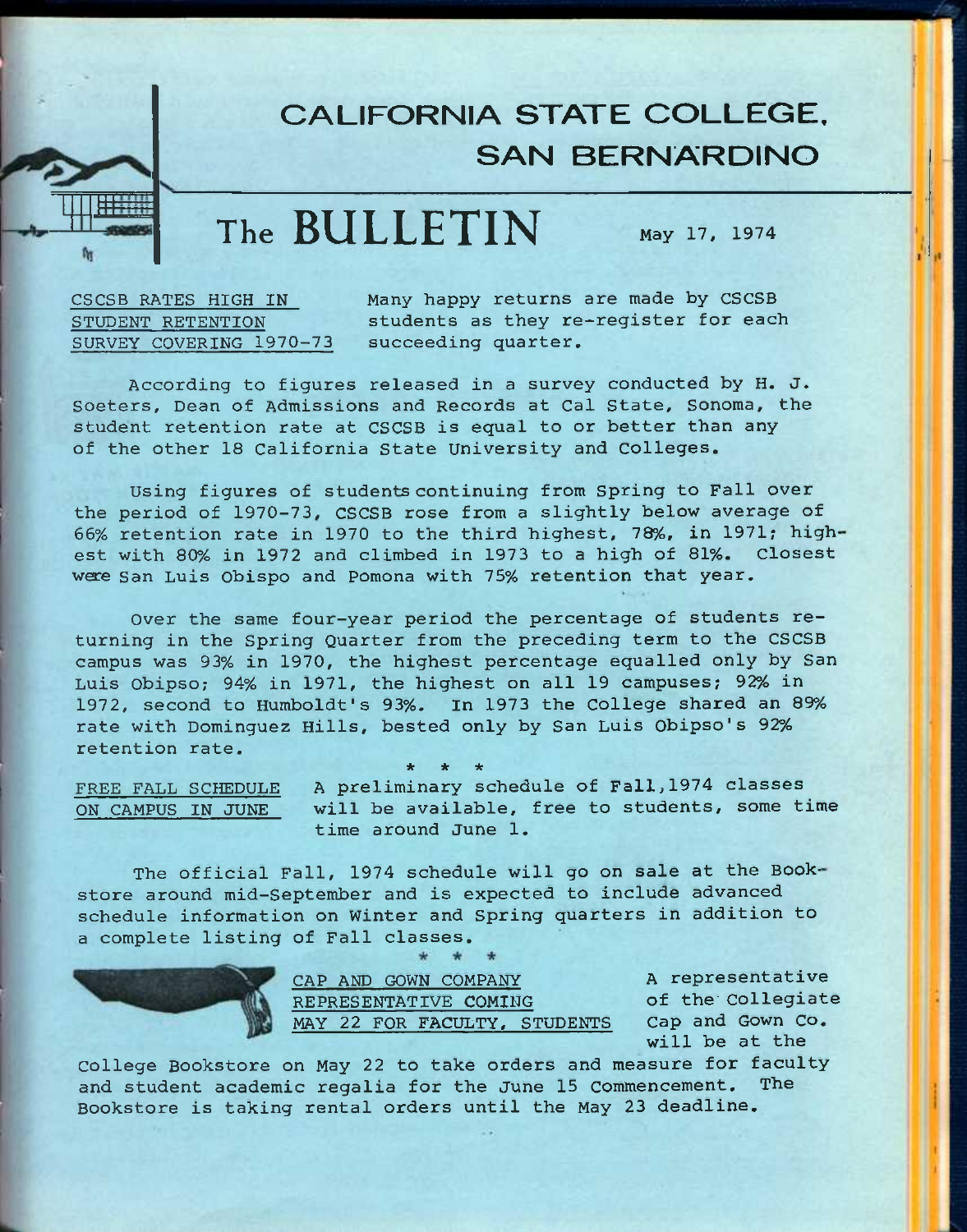EGYPTOLOGY BOOK COLLECTION The \$100 first prize certificate\* CAPTURES CONTEST FIRST PRIZE has been awarded to David Wadleigh in the Library's sixth Annual

book collection contest, Mr. Wadleigh, a junior philosophy major,entered a 50-title. collection on Egyptology to win the book certificate from Zeitlein and Ver Brugge Booksellers of Los Angeles.

Second prize, a \$50 certificate from the same company, went to Thomas Bedford, senior art major for his 42~title collection of art books. A \$25 certificate from DJ Books of San Bernardino was awarded to Randall Freeman, freshman political science major, for a 37-title collection of science fiction. \*





KATRIN VAN CUREN RIVERSIDE ART CENTER, APRIL l-MAY 31 BOARD ROOM LEIGHANN TENNEY CSCSB, LIBRARY MAY 18-MAY 24 4TH FLOOR

JANE BONNEY ONE WOMANSPACE

 $^{\prime}$  J  $^{\prime}$  / Fow]

 $\sqrt{11}$ 

\* *i* 

APRIL 27-MAY 18 LOS ANGELES

DAVID BUCHANAN CSCSB,

MAY 26-MAY 31 LIBRARY 4TH FLOOR

EMPLOYEES TO HAVE Employees of the College who have not yet se-<br>ANOTHER CHANCE AT cured a permanent identification gard will bay ANOTHER CHANCE AT cured a permanent identification card will have<br>I.D. CARDS MAY 21 an opportunity to obtain one on May 21 Arrange an opportunity to obtain one on May 21. Arrangements have been made to process cards between

10 a.m. and 2 p.m. in LC-1. Please contact Jeanne Rudloff, Ext. 215, by May 20 for an appointment.

CSCSB SUMMER BOWLING LEAGUE STARTING MAY 22

The CSCSB Summer Bowling League begins its season next Wednesday, May 22. A short business meeting to determine officers,

length of the season and fees will be voted on by those present at the 6 p.m. session.

Bowling will begin at 6:30. The league is set up at Del Rosa Lanes, 1449 E. Highland Avenue, All staff and faculty members and their spouses who are interested in joining the league are invited. Call Marge Watson, Ext. 408 for a firm spot on a team (a few are available) or come to the meeting where teams will be made up.

**\* \* \*** 

### CSCSB BULLF.TIN

The California State College, San Bernardino<br>BULLETIN is puhlished by the Office of College Relations, AD-151, Ext. 418. Material for publication must be received by noon. Tueeday before the Friday of publication.

Editor . . . . . . Barbara Noltc Printed at Duplicating

The 1974-75 College Catalog will be on its way to the State Printer next Monday. Today is the last day for any-' one to bring any changes in degrees, titles or names to the attention of Edna Steinman for inclusion in the publication. Call Ext. 318, AD-149. 2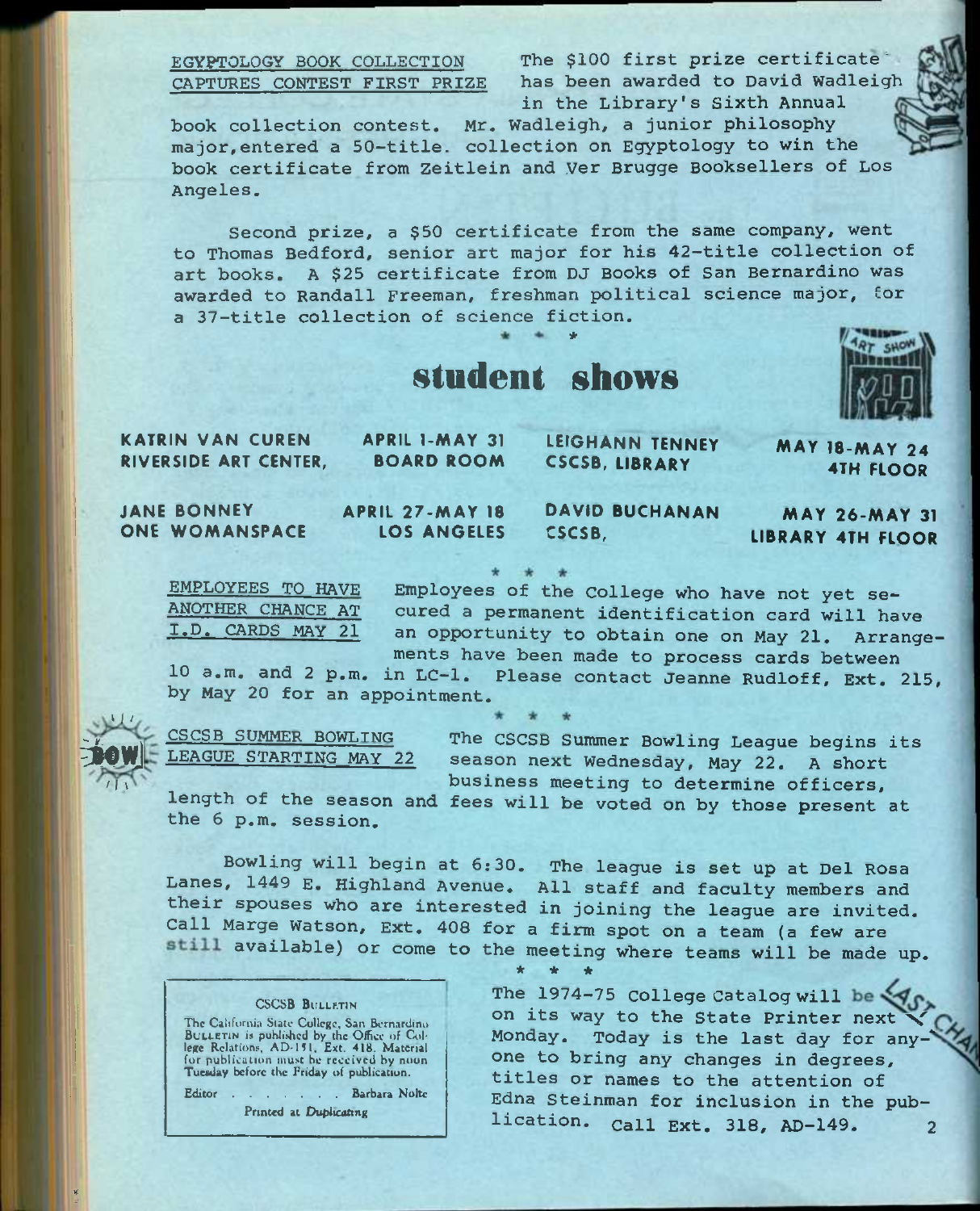

TONIGHT'S MOVIE -"A Warm December," starring Sidney Poitier who also directs. PS-10, 8 p.m.



Thursday, May 23 Noor . Movie, CO-104

POOR COW. In this movie adapted from the novel by Net! Dunn, Carol White has been acclaimed "A feminine 'Alfie'l! (she) . emerges as a rival of Julie Christie and Fay Dunaway~a shaggy haired blonde with inviting blue eyes, a sensuous month and full figgah, is well equipped for the immoralist she plays.

FOREIGN FILM: "The Red Desert," 7 p.m. tomorrow, PS-10, **\* \* \*** 



The third program in the NOONER series will deal with the use of simulation as an instructional aid and the employment of educational

technology. Conducted by Robert Senour, 12 noon, Wednesday, May 22, Lower Commons.

**+**  San Gorgonio's 40-piece band under the direction of Douglas Emerson, will perform on May 20 at 11 a.m. in the Commons Patio.

**+** 

The International club Symposium will present a slide showing of the trip of the representatives to the United Nations in New York. All faculty, staff and interested students are invited to attend. Tues. May 21, noon, CO-219.

**+** 

Senior Class is sponsoring a party, barbeque and dance June 14, 6 p.m. to 1 a.m. in the Lower commons. A fee of \$1 includes the dance, steak sandwiches and beverage. 300 tickets will be available in SS-116. Deadline is June 7.

Spring Fling is coming this Sunday, 2-6 p.m. Features carnival booths, ) country store, B-B-Q. PE Area.

**+** 

**+**  The Drama Department advises that a few tickets may be available at the door from unclaimed reservations for"The Skin of Our Teeth." Remaining performances are tonight and tomorrow night.

**+** 

Wilson Riles, State Superintendent of Schools, will be guest speaker at the School Superintendents' Annual Media Luncheon, speaking on "The School and the Community." The luncheon is invitational to the superintendents, their guests and the media and will be held on campus today at noon.

 $EMPLOYMENT$ *OPPORTUNiriES*  Cler. Asst. IIB-Sec'y to Assoc. Dean Adms, & Rec. Types, correspondence, takes calls, makes appts., orders supplies, etc. Qualif: type 50 wpm; s/h. 80 wpm; 1 yr. pd. cler. exp.;  $40$  hrs. wkly.; Perm.; \$575 per/mo.; avail. May 28;

apply by May 22.

Cler, Asst. IIA-in the Financial Aid Office. Act as receptionist, type, fileand handle Fin. Aid Office forms. Qual.: type 50 wpm.; 1 yr. pd. cler. exp.: Hours: mid-morn. to mid-after.; 30 hrs. wkly.;  $33.08$  hrly.; avail. May  $24$ ; 3<br>app<sup>1</sup>v by May 22.

**+**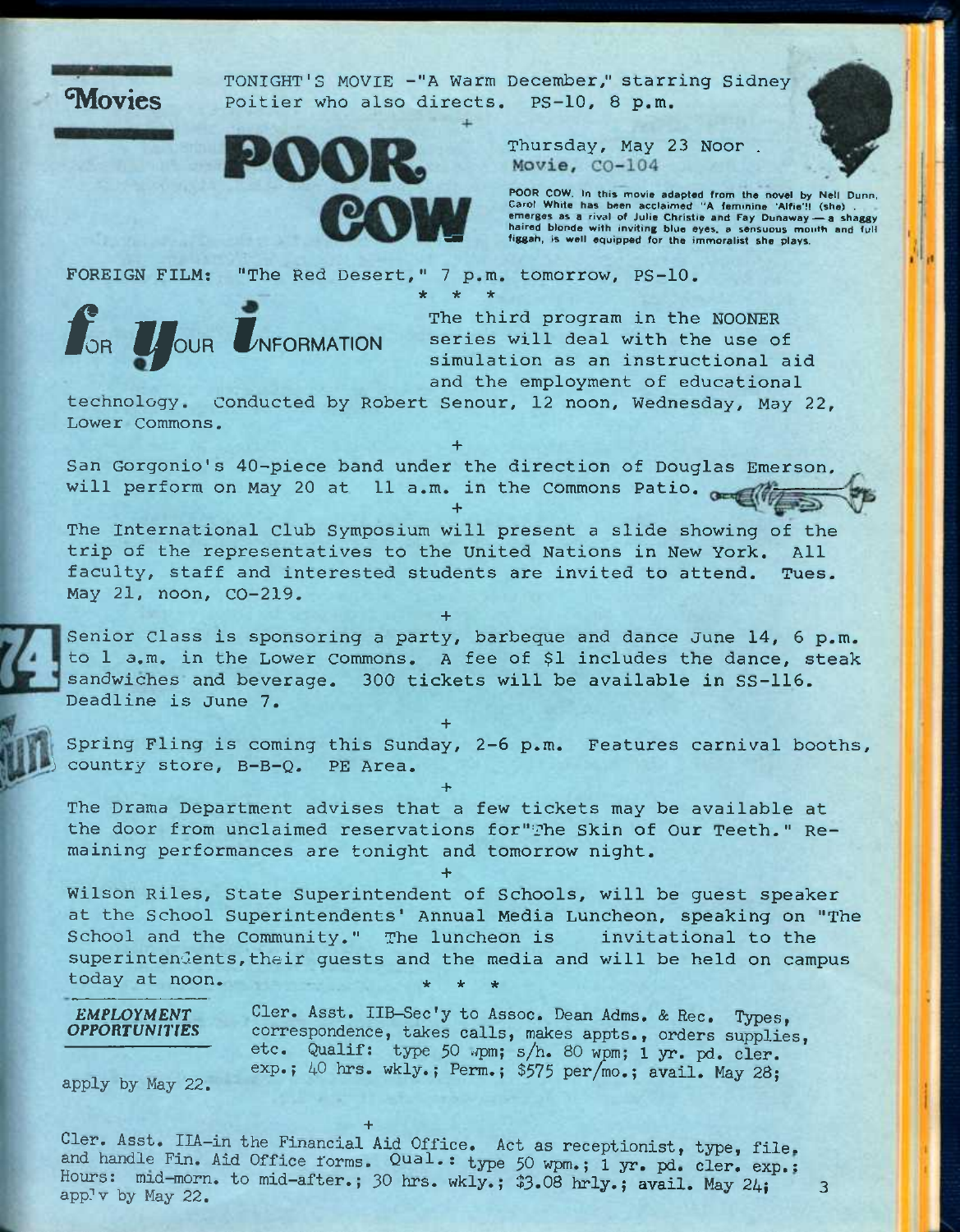

Richard Bennecke (Activities) May 11, was one of three jvidges at the Redlands Chapter of the Knights of the Round

Table Divisional Speech Contest held at Griswold's Country House Restaurant. The four speech contestants represented four Southern Calif. High Schools: Redlands, Bakersfield, Pasadena, and Glendale-

**+**  John Caputo (Drama) was a grand prize winner on the NBC Channel 4 television game show. Wizard of Odds, which will be aired May 21, at 10:00 am. He won \$4500 worth of prizes including : a trip to Acapulco, sailboat, motorcycle, carpeting, microwave oven.

**+** 

ment Health Ass'n,

Amer El-Ahraf (Health) was elected President-Elect of the Calif. Environ-

**+**  Pat Frace (CSCSB Senior, Economics) spoke to an economics class at Fountain Valley High School, May 17, on "The Economics of the Energy Crisis."

**+**  Carol Goss (Political Science) spoke at Crafton Hills College at the Run-Don't Walk Workshop on Campaign Effectiveness April 20, on "Why Women Don't Run."

**+** 

Denis Lichtman (Math) spoke to math students at Rim of the World High School on "Simulations of Games of Chance and Population Boom or Bust", May 3.

**+**  Joe Martinez (Psychology) was awarded a 10 week summer fellowship to participate in the Neuro-Biology Program on Frontiers in Research and Teaching at the Marine Biological Laboratories in Woodhall, Mass. Dr. Martinez was one of 10 to be so honored.

Dr. Martinez spoke to the Consolidated Project Advising Committees of the Fontana Unified School District at Redwood School on "How School Advisory Committees Can Help in the Community" last Wednesday.

Jesse Moses (Placement Officer) spoke to a group of students and teachers at Montclair High School Friday, May 10, on "Job Futures."

**+** 

**+** 

**+** 

**+** 

Mireille Rydell (French) was invited to give a paper on "The Image of the Forward Female in Some Epics and Romances in the 12th Century" for the Inauguration of the First Courtly Love Society in Philadelphia at Temple University, May 6.

**+**  Robert Senour (Audio-Visual) spoke to the American Business Women's Ass'n, May 15, on "Education for Individual and Personal Learning."

Edna Steinman (Public Affairs) made a presentation to the San Bernardino City Council on the results of the community survey conducted by CSCSB students to determine the concerns of the citizens of San Bernardino at the Town Hall meeting, May 18.

Miss Steinman is Vice President for Civic /Cultural Affairs of the Chamber of Commerce.

James Urata (Building Coordinator) spoke to an Ethnic Relations Class at SBVC on "Assimilation of Japanese-Americans in the U.S." **4**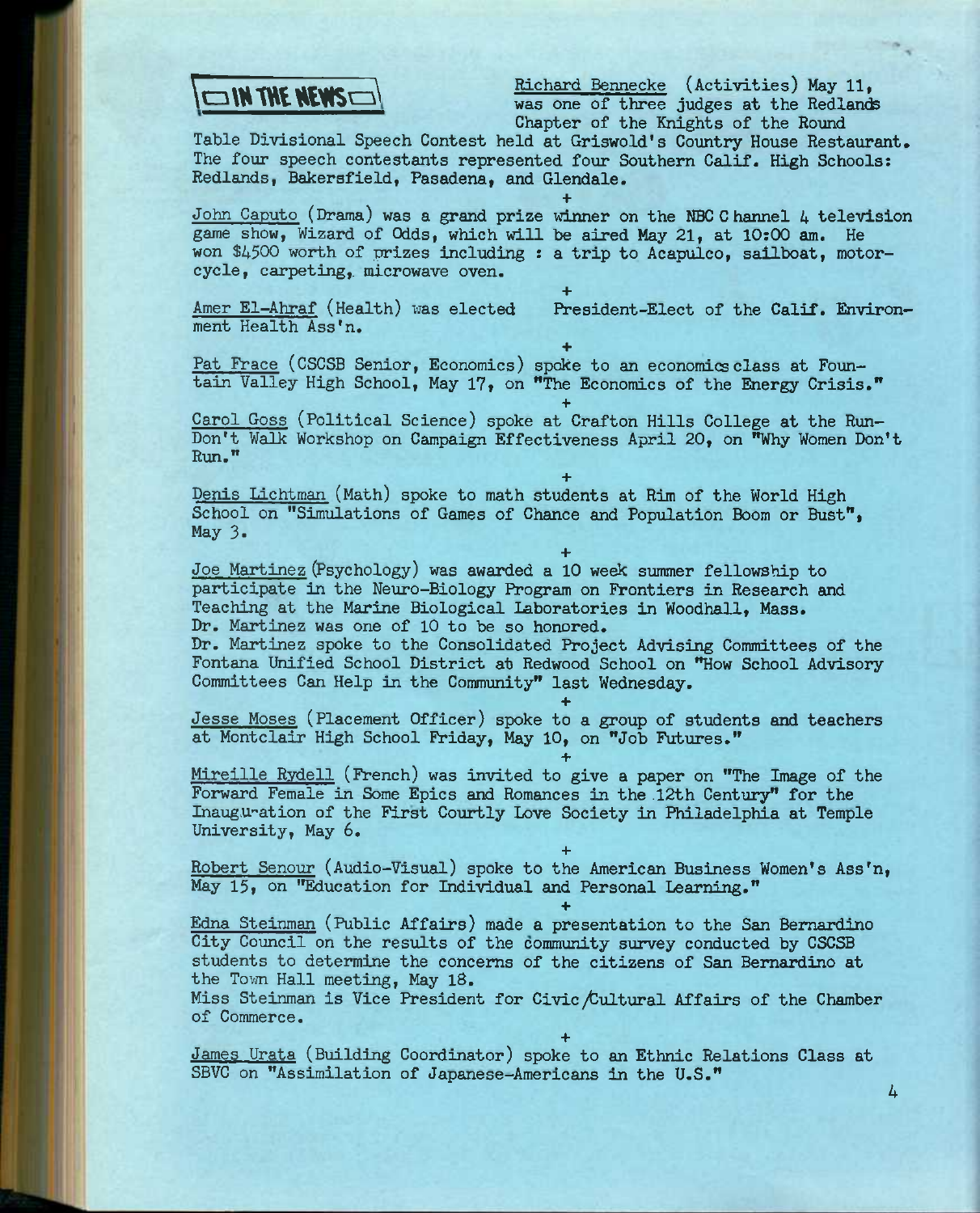

# **when.**

**what** 

## **where.**

| FRIDAY, MAY 17    |                                                                            |                |
|-------------------|----------------------------------------------------------------------------|----------------|
|                   | Last day for changes of titles, names and degrees<br>for $'74-'75$ catalog | $AD-149$       |
| 12 noon           | Superintendents Luncheon: Dr. Wilson Riles, speaker                        | $CO-104$       |
| 3:00 p.m.         | Softball Games                                                             | P.E. Fields    |
| 8:00 p.m.         | Film: "Warm December"                                                      | $PS-10$        |
| 8:15 p.m.         | Play: "The Skin of Our Teeth"                                              | Little Theatre |
| 9:00 p.m.         | <b>BSU Record Party</b>                                                    | $CO-104$       |
| SATURDAY, MAY 18  |                                                                            |                |
| 9:00 a.m.         | Upward Bound Workshop                                                      | $LC-500$       |
| 7:00 p.m.         | Foreign Film: "The Red Desert"                                             | $PS-10$        |
| 8:15 p.m.         | Play: "The Skin of Our Teeth"                                              | Little Theatre |
| SUNDAY, MAY 19    |                                                                            |                |
| $2 - 6:00$ p.m.   | <b>CSEA Spring Fling</b>                                                   | P.E. Fields    |
| 8:15 p.m.         | Recital: Juanita Phillipsen                                                | $PS-10$        |
| MONDAY, MAY 20    |                                                                            |                |
| $11:00$ a.m.      | Sän Gorgonio High School Band Concert                                      | Commons Patio  |
| 12 noon           | English Club Meeting                                                       | $LC-245$       |
| 3:00 p.m.         | Co-Ed Softball Games                                                       | P.E. Fields    |
| TUESDAY, MAY 21   |                                                                            |                |
|                   | 10:00 a.m.-2:00 p.m. ID cards for staff taken                              | $LC-1$         |
| $10:30$ a.m.      | James K. Guthrie Journalism Write-off                                      | $LC-500$       |
| $12$ noon         | International Club Symposium                                               | $CO-219$       |
| 12 noon           | Christian Life Club Meeting                                                | $LC-247$       |
| 12 noon           | J. K. Guthrie Journalism Luncheon                                          | $CO-104$       |
| 4:00 p.m.         | Co-Ed Volleyball Games                                                     | Gym            |
| 2:30 p.m.         | <b>Faculty Senate Meeting</b>                                              | $LC-500$       |
| 3:30 p.m.         | InnerTube Water Polo Games                                                 | Pool           |
| 4:00 p.m.         | Campus Council Meeting                                                     | $PS-202$       |
| WEDNESDAY, MAY 22 |                                                                            |                |
|                   | Last day to submit college purchase orders & sub-<br>purchase orders       | $AD-116$       |
|                   | Representative of Collegiate Cap & Gown Co. to take                        |                |
|                   | faculty and student orders                                                 | Bookstore      |
| $8:00$ a.m.       | <b>LDSSA Meeting</b>                                                       | $LC-214$       |
| 12 noon           | Program on Technology & Education                                          | $CO-104$       |
| 12 noon           | Photography Club Meeting                                                   | $BI-104$       |
| 12 noon           | Wednesday Noon Musicale: UCR Woodwind Quintet                              | $FA-104$       |
| 6:00 p.m.         | Campus Council Orientation                                                 | $CO - 104$     |
| 6:00 p.m.         | Summer League Bowling begins                                               | Del Rosa Lanes |
| THURSDAY, MAY 23  |                                                                            |                |
|                   | Operation Second Chance Meeting                                            | LC-500         |
| 12 noon           | Film:<br>"Poor Cow"                                                        | CO-104         |

(Published by Office of College Relations, AD-151, Ext. 418)

**V,**